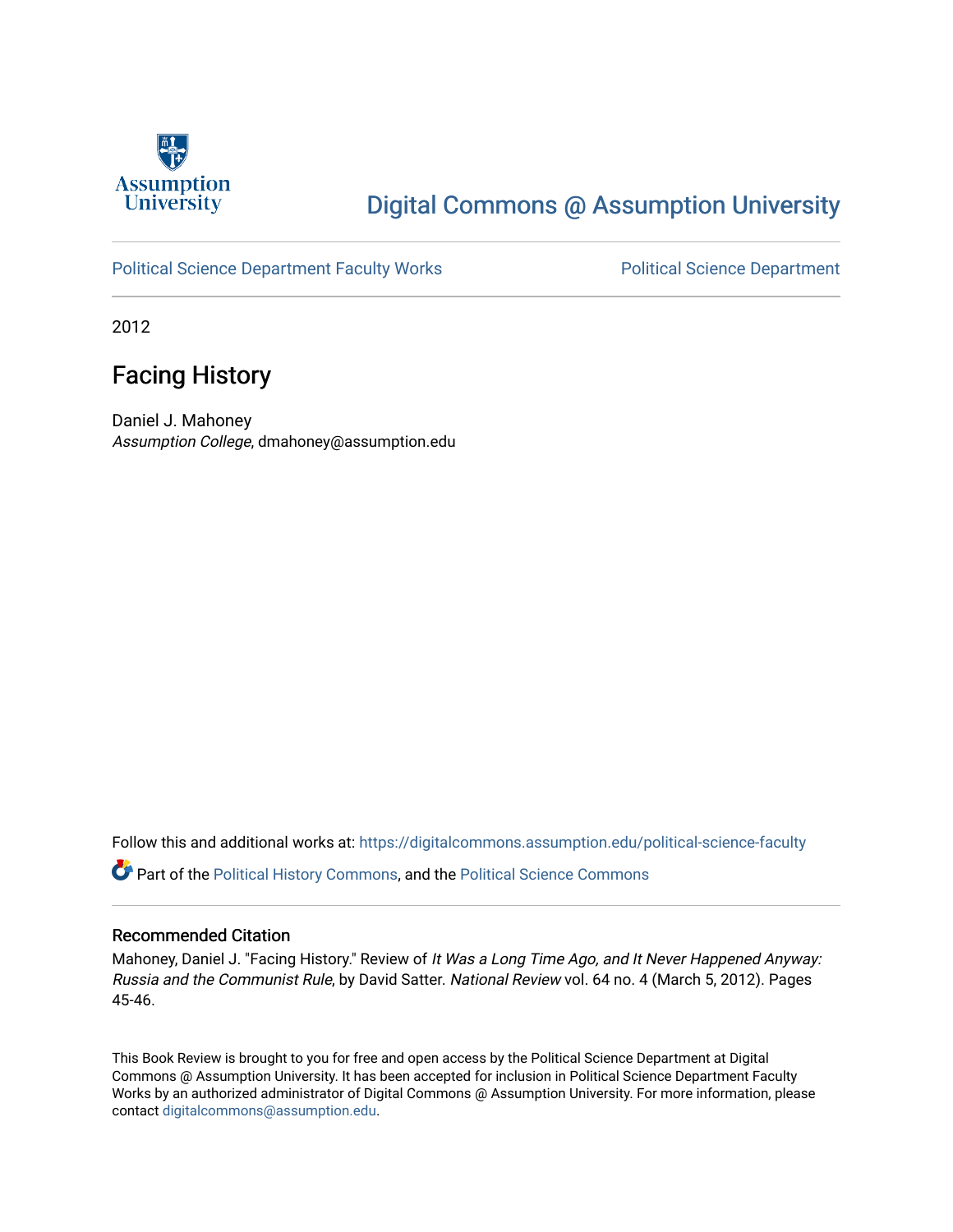## **Facing History**

#### DANIEL J. MAHONEY



*It Was a Long Time Ago, and It Never Happened Anyway: Russia and the Communist Past*, by David Satter (Yale, 383 pp., \$29.95)

AVID SATTER has written two<br>books that uneasily coexist<br>under the same cover. The<br>first is a welcome, if inadebooks that uneasily coexist under the same cover. The first is a welcome, if inadequately balanced, account of the failure of post-Communist Russia to come to terms sufficiently with the Communist past. The second is a scorching critique of "the Russian political tradition" for failing to acknowledge the "absolute value" of the individual and for privileging the various projects of the state above the human beings that it governs. Satter pleads for Russians to acknowledge their guilt for tolerating and participating in the violence and mendacity of the totalitarian state. He rightly calls on Russians "to face the full truth about Communism" and to stop insisting that the scale of its crimes have been exaggerated or that they somehow "were a product of necessity in a unique historical situation." But at the same time, Satter deeply roots the Soviet experiment in historic Russia. He ultimately sees Soviet Communism as a byproduct of an older Russian political tradition, one responsible both for the crimes of Communism and for the failure of post-Communist Russia to acknowledge adequately the criminal character of the Communist state.

*Mr. Mahoney holds the Augustine Chair in Distinguished Scholarship at Assumption College in Worcester, Mass. He is the author of* Aleksandr Solzhenitsyn: The Ascent from Ideology *and a co-editor of* The Solzhenitsyn Reader*.* 

For Satter, Russia's only hope lies in a self-conscious break with its national traditions, since "the state tradition is what tsarism, the Soviet regime, and contemporary Russia have in common." He thus sides with those such as Tibor Szamuely and Richard Pipes, who blame Communism on an essentially slavish Russian soul and on a state tradition that is said to have no place for moderation or respect for the individual. There are many problems with this position, starting with the fact that it cannot account for the thoroughgoing Communist assault on the memory and traditions of historic Russia.

The book has considerable strengths. It does a brilliant job of chronicling the human consequences of Communism: the millions who died during the Red Terror and the famine and dekulakization of the Thirties, and the savagery of the Gulag. Like the best students of totalitarianism, Satter knows that human beings suffered as much from mendacity, from "forced participation in the lie," as from the brutalization of their bodies.

It is heart-rending to read his accounts of the efforts of those associated with Memorial (the most active of Russian groups attempting to pay tribute to the victims of Communism) to find and document mass graves, even as some of their compatriots look back nostalgically on the Soviet regime. Satter ably documents the tug-of-war between the anti-totalitarian convictions of the best Russians and the slow drive to normalize the Soviet past. One fascinating chapter discusses the (ultimately) failed effort to restore the statue of Dzerzhinsky, the father of the Soviet secret police, to a place of honor in Moscow.

Satter also intelligently grapples with the continuing "appeal of Communism." He shows how Russian patriotism is conflated with "Great Soviet patriotism" and the cult of World War II, while he rightly notes that the USSR won the war *despite* the terroristic character of the Stalinist regime. In addition, many people look back longingly to the "equality in servitude" that characterized the final post-Stalinist period of Communist rule. Satter acknowledges that the growing loss of interest in memorializing the victims of Communism, and the accompanying nostalgia for the Soviet past, has a great deal to do with the calamitous condition of Russia

in the 1990s. During the Yeltsin period, lauded as "democratic" throughout the Western world, "cogs" of the old Soviet machine presided over "the largest transfer of property in history without the benefit of rule of law."

Satter's treatment of the various efforts to remember the crimes of Communism is nearly exhaustive. He shows how the efforts of Memorial and other Russian groups and individuals committed to an anti-totalitarian ethos, and to the recovery of national memory, have largely been met by indifference or hostility. But he overstates his case. For example, he faults the role of the Russian Orthodox Church in paying tribute to the thousands who perished under Communism. This has become a major part of the pastoral life of the Church, with February 7 now being commemorated annually as the "day of the new martyrs." Satter believes this and other church observances allow the state to get away with its own inadequate response to the historic crimes. But surely the Church deserves more credit for its efforts to honor the dead and to highlight the evils of totalitarianism.

Satter also says nothing about the television programs that in recent years have brought the truth about Communism to millions of Russian viewers. Russian state television has shown serializations of Shalamov's *Kolyma Tales* and Solzhenitsyn's *In the First Circle*—outstanding productions that left out nothing essential. Surely a book that aims to provide a comprehensive account of contemporary Russia's relationship to the Communist past is obliged to acknowledge these positive developments. Nor does Satter say anything about the numerous comments by President Dmitri Medvedev about the need for Russia to forthrightly confront its history of oppression (he has been much more insistent on this point than Vladimir Putin). My point is not to deny that Russia's coming to terms with the Communist past has been halting, incomplete, and finally inadequate. It is simply to say that the record is considerably more complicated than Satter indicates.

One more example. Satter is absolutely right to criticize a new history textbook, written by Alexander Filippov, that was introduced into some Russian schools in 2008. That textbook praises